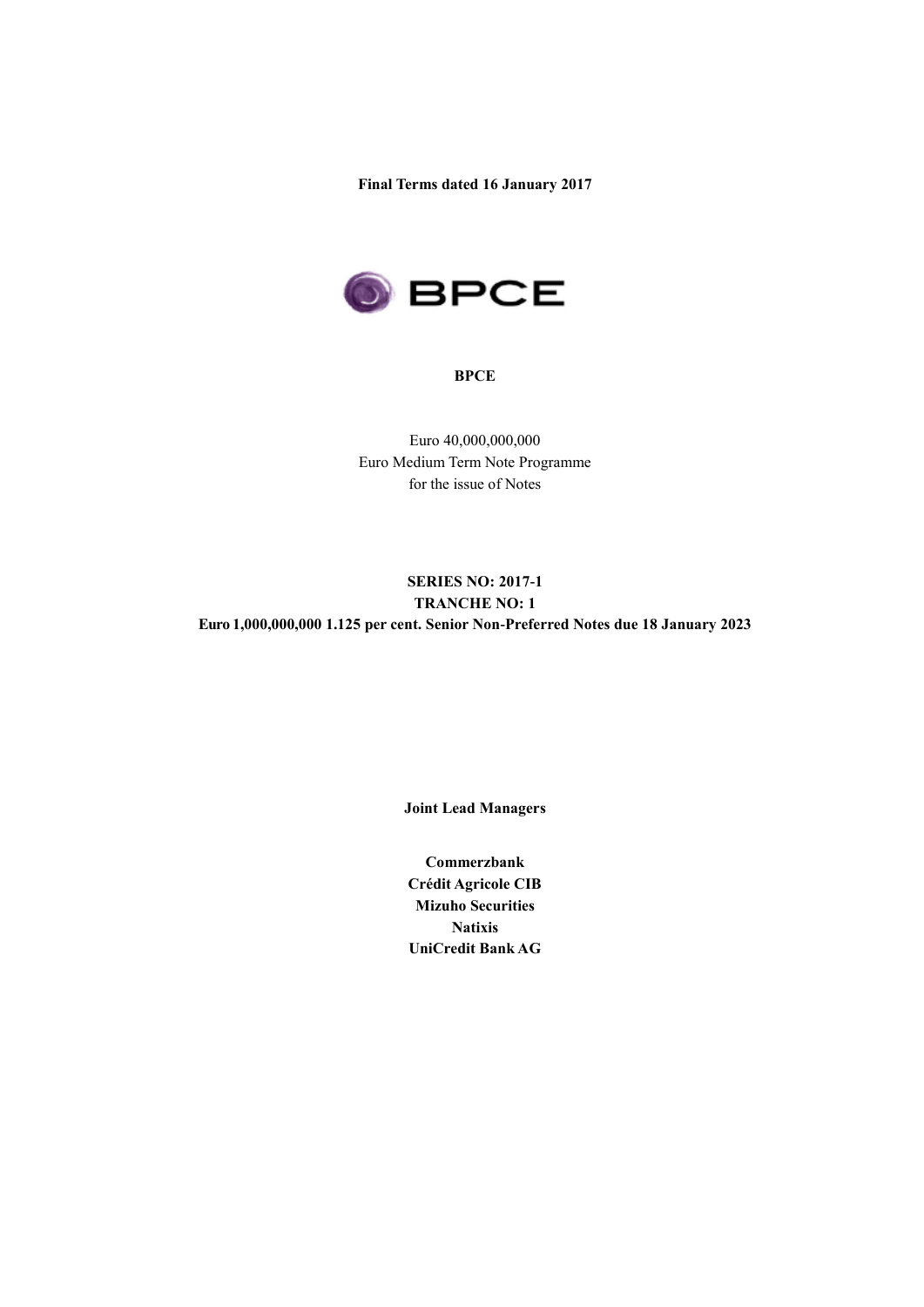### **PART A – CONTRACTUAL TERMS**

Terms used herein shall be deemed to be defined as such for the purposes of the Conditions (the "**Conditions**") set forth in the base prospectus dated 21 December 2016 which received visa n°16-595 from the *Autorité des marchés financiers* (the "**AMF**") on 21 December 2016 (the "**Base Prospectus**") which constitutes a base prospectus for the purposes of the Prospectus Directive (Directive 2003/71/EC), as amended (the "**Prospectus Directive**").

This document constitutes the Final Terms of the Notes described herein for the purposes of Article 5.4 of the Prospectus Directive and must be read in conjunction with such Base Prospectus. Full information on the Issuer and the offer of the Notes is only available on the basis of the combination of these Final Terms and the Base Prospectus. The Base Prospectus is available for viewing at the office of the Fiscal Agent or each of the Paying Agents and on the website of the AMF (www.amf-france.org) and copies may be obtained from BPCE, 50 avenue Pierre Mendès-France, 75013 Paris, France.

| 1  | Issuer: |                                                                          | <b>BPCE</b>                                                                                                                                                                                                         |  |
|----|---------|--------------------------------------------------------------------------|---------------------------------------------------------------------------------------------------------------------------------------------------------------------------------------------------------------------|--|
| 2  | (i)     | Series Number:                                                           | $2017-1$                                                                                                                                                                                                            |  |
|    | (ii)    | Tranche Number:                                                          | 1                                                                                                                                                                                                                   |  |
| 3  |         | Specified Currency or Currencies:                                        | Euro                                                                                                                                                                                                                |  |
| 4  |         | <b>Aggregate Nominal Amount:</b>                                         |                                                                                                                                                                                                                     |  |
|    | (i)     | Series:                                                                  | Euro 1,000,000,000                                                                                                                                                                                                  |  |
|    | (ii)    | Tranche:                                                                 | Euro 1,000,000,000                                                                                                                                                                                                  |  |
| 5  |         | Issue Price:                                                             | 99.879 per cent. of the Aggregate Nominal<br>Amount                                                                                                                                                                 |  |
| 6  |         | Specified Denomination:                                                  | Euro 100,000                                                                                                                                                                                                        |  |
| 7  | (i)     | Issue Date:                                                              | 18 January 2017                                                                                                                                                                                                     |  |
|    | (ii)    | <b>Interest Commencement Date:</b>                                       | <b>Issue Date</b>                                                                                                                                                                                                   |  |
| 8  |         | <b>Interest Basis:</b>                                                   | 1.125 per cent. Fixed Rate<br>(further particulars specified below)                                                                                                                                                 |  |
| 9  |         | Maturity Date:                                                           | 18 January 2023                                                                                                                                                                                                     |  |
| 10 |         | Redemption Basis:                                                        | Subject to any purchase and cancellation<br>or early redemption, the Notes will be<br>redeemed on the<br>Maturity Date<br>at<br>100 per cent. of their nominal amount                                               |  |
| 11 |         | Change of Interest Basis:                                                | Not Applicable                                                                                                                                                                                                      |  |
| 12 |         | Put/Call Options:                                                        | Not Applicable                                                                                                                                                                                                      |  |
| 13 | (i)     | Status of the Notes:                                                     | Senior Non-Preferred Notes                                                                                                                                                                                          |  |
|    | (ii)    | Dates of the corporate authorisations for issuance<br>of Notes obtained: | Decision of the <i>Directoire</i> of the Issuer<br>dated 25 April 2016 and decision of<br>Mr. Jean-Philippe Berthaut, Head of Group<br>Funding, adopted on 10 January 2017 and<br>whose minutes were executed on 16 |  |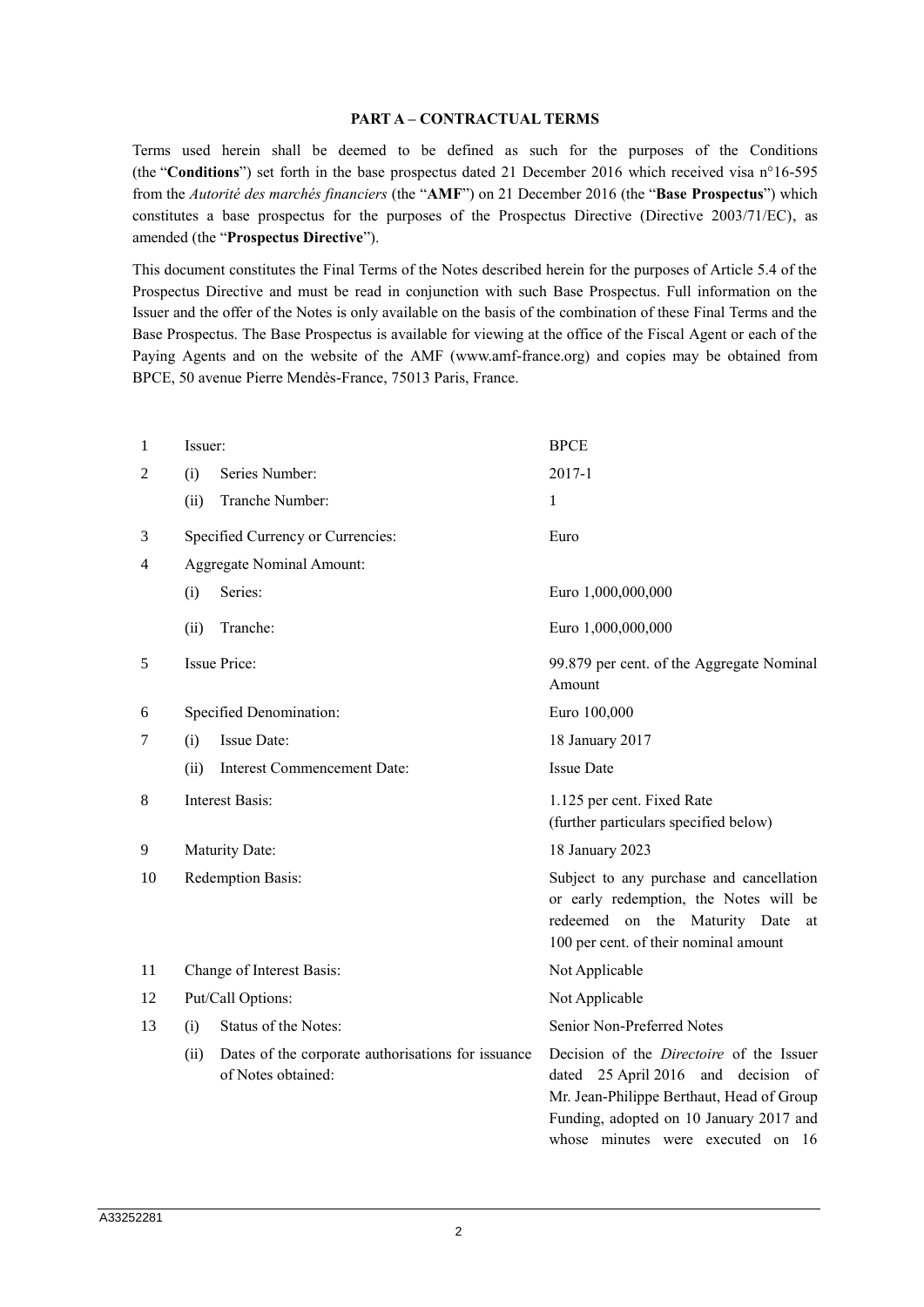January 2017

# **PROVISIONS RELATING TO INTEREST (IF ANY) PAYABLE**

| 14 | <b>Fixed Rate Note Provisions:</b>                                                                                                                                                                                                                     | Applicable                                                                                  |  |  |
|----|--------------------------------------------------------------------------------------------------------------------------------------------------------------------------------------------------------------------------------------------------------|---------------------------------------------------------------------------------------------|--|--|
|    | Rate of Interest:<br>(i)                                                                                                                                                                                                                               | 1.125 per cent. per annum payable<br>annually in arrear on each<br>Interest<br>Payment Date |  |  |
|    | Resettable:<br>(ii)                                                                                                                                                                                                                                    | Not Applicable                                                                              |  |  |
|    | (iii) Interest Payment Dates:                                                                                                                                                                                                                          | 18 January in each year commencing on<br>18 January 2018                                    |  |  |
|    | (iv) Fixed Coupon Amount:                                                                                                                                                                                                                              | Euro 1,125 per Note of Euro 100,000<br>Specified Denomination                               |  |  |
|    | <b>Broken Amount:</b><br>(v)                                                                                                                                                                                                                           | Not Applicable                                                                              |  |  |
|    | (vi) Day Count Fraction:                                                                                                                                                                                                                               | Actual/Actual (ICMA)                                                                        |  |  |
|    | (vii) Determination Dates:                                                                                                                                                                                                                             | 18 January in each year                                                                     |  |  |
|    | (viii) Payments on Non-Business Days:                                                                                                                                                                                                                  | As per the Conditions                                                                       |  |  |
| 15 | Floating Rate Note Provisions:                                                                                                                                                                                                                         | Not Applicable                                                                              |  |  |
| 16 | Zero Coupon Note Provisions:                                                                                                                                                                                                                           | Not Applicable                                                                              |  |  |
| 17 | <b>Inflation Linked Interest Note Provisions:</b>                                                                                                                                                                                                      | Not Applicable                                                                              |  |  |
|    | PROVISIONS RELATING TO REDEMPTION                                                                                                                                                                                                                      |                                                                                             |  |  |
| 18 | Call Option:                                                                                                                                                                                                                                           | Not Applicable                                                                              |  |  |
| 19 | Put Option:                                                                                                                                                                                                                                            | Not Applicable                                                                              |  |  |
| 20 | MREL/TLAC Disqualification Event Call Option:                                                                                                                                                                                                          | Applicable                                                                                  |  |  |
| 21 | Final Redemption Amount of each Note:                                                                                                                                                                                                                  | Euro 100,000 per Note of Euro 100,000<br>Specified Denomination                             |  |  |
| 22 | Inflation Linked Notes – Provisions relating to the<br>Final Redemption Amount:                                                                                                                                                                        | Not Applicable                                                                              |  |  |
| 23 | Early Redemption Amount:                                                                                                                                                                                                                               |                                                                                             |  |  |
|    | Early Redemption Amount(s) of each Senior<br>(i)<br>Preferred Note payable on redemption upon the<br>occurrence of a Withholding<br>Tax Event<br>(Condition 6(i)(i)), a Gross-Up Event (Condition<br>$6(i)(ii)$ or for illegality (Condition $6(l)$ ): | Not Applicable                                                                              |  |  |
|    | Early Redemption Amount(s) of each Senior<br>(ii)<br>Non-Preferred Note payable on redemption upon<br>of<br>MREL/TLAC<br>the<br>occurrence<br>an<br>Disqualification Event (Condition $6(g)$ ) or a<br>Withholding Tax Event (Condition $6(i)(i)$ ):   | Euro 100,000 per Note of Euro 100,000<br>Specified Denomination                             |  |  |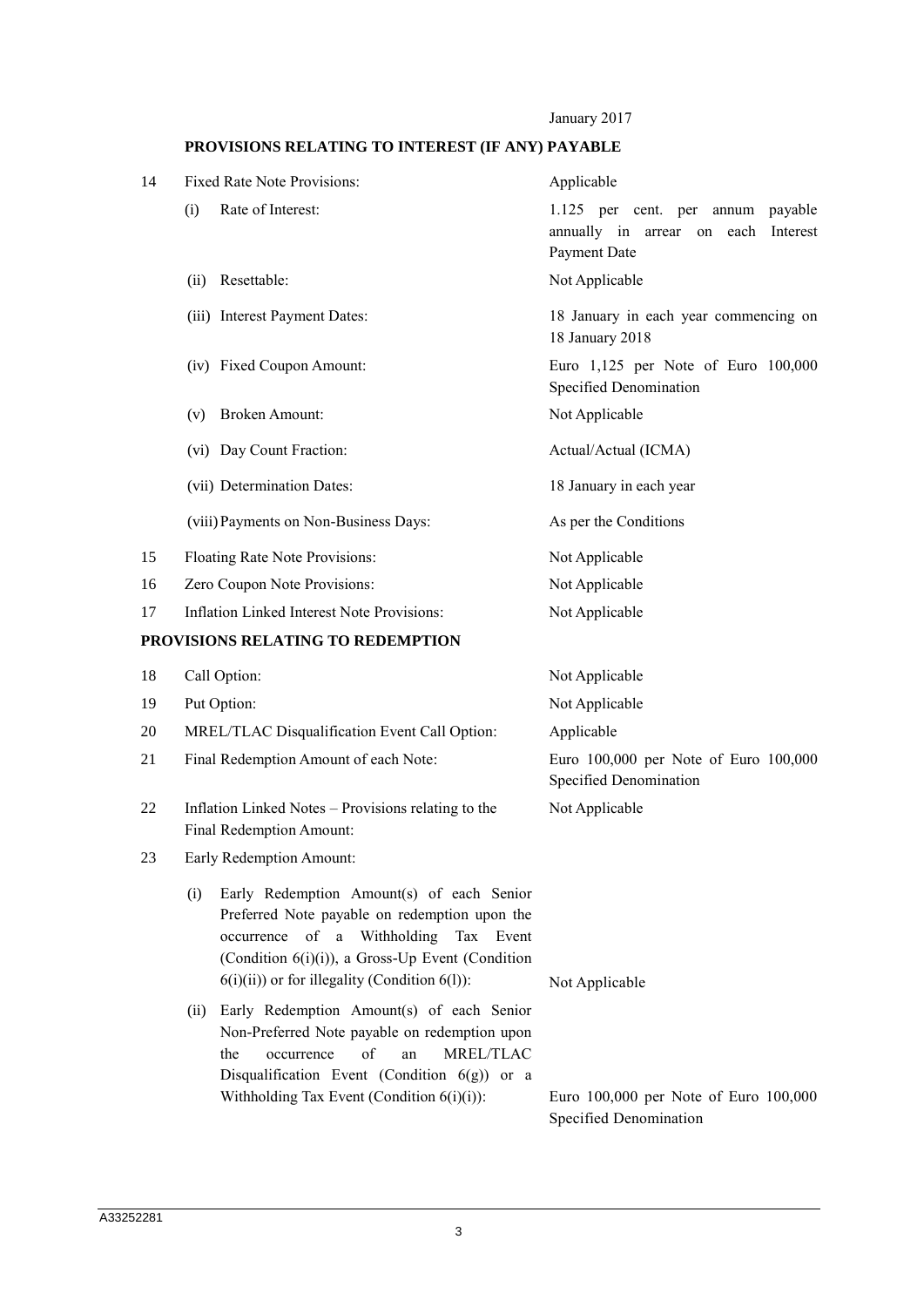|    |          | Redemption<br>Amount(s)<br>(iii) Early<br>of<br>each<br>Subordinated Note payable on redemption upon<br>the occurrence of a Capital Event (Condition<br>$(6(h))$ , a Withholding Tax Event (Condition $(6i)(i)$ ) |                          |
|----|----------|-------------------------------------------------------------------------------------------------------------------------------------------------------------------------------------------------------------------|--------------------------|
|    |          | or a Tax Deductibility Event (Condition 6(i)(iii)):                                                                                                                                                               | Not Applicable           |
|    |          | (iv) Early Redemption Amount(s) of each Note<br>payable on redemption upon the occurrence of an<br>Event of Default (Condition 9):                                                                                | Not Applicable           |
|    | (v)      | Redemption for taxation reasons permitted on<br>days others than Interest Payment Dates<br>(Condition $6(i)$ ):                                                                                                   | Yes                      |
|    |          | (vi) Unmatured Coupons to become void upon early<br>redemption (Materialised Bearer Notes only)                                                                                                                   |                          |
|    |          | (Condition $7(f)$ ):                                                                                                                                                                                              | Not Applicable           |
|    |          | <b>GENERAL PROVISIONS APPLICABLE TO THE NOTES</b>                                                                                                                                                                 |                          |
| 24 |          | Form of Notes:                                                                                                                                                                                                    | Dematerialised Notes     |
|    | (i)      | Form of Dematerialised Notes:                                                                                                                                                                                     | Bearer form (au porteur) |
|    | (ii)     | Registration Agent:                                                                                                                                                                                               | Not Applicable           |
|    | (iii)    | Temporary Global Certificate:                                                                                                                                                                                     | Not Applicable           |
|    | (iv)     | Applicable TEFRA exemption:                                                                                                                                                                                       | Not Applicable           |
| 25 |          | Financial Centre(s):                                                                                                                                                                                              | Not Applicable           |
| 26 |          | Talons for future Coupons or Receipts to be attached to<br>Definitive Notes (and dates on which such Talons                                                                                                       |                          |
|    | mature): |                                                                                                                                                                                                                   | Not Applicable           |

- 27 Details relating to Instalment Notes: amount of each instalment, date on which each payment is to be made: Not Applicable
- 28 Redenomination provisions: Not Applicable 29 Purchase in accordance with Articles L.213-1 A and D.213-1 A of the French *Code monétaire et financier*: Applicable
- 30 Consolidation provisions: Not Applicable
- 31 Waiver of Set-Off Applicable
- 32 *Masse*: Contractual *Masse* shall apply
	- Name and address of the Representative: SELARL MCM Avocat represented by Maître Antoine Lachenaud 10, rue de Sèze 75009 Paris France

4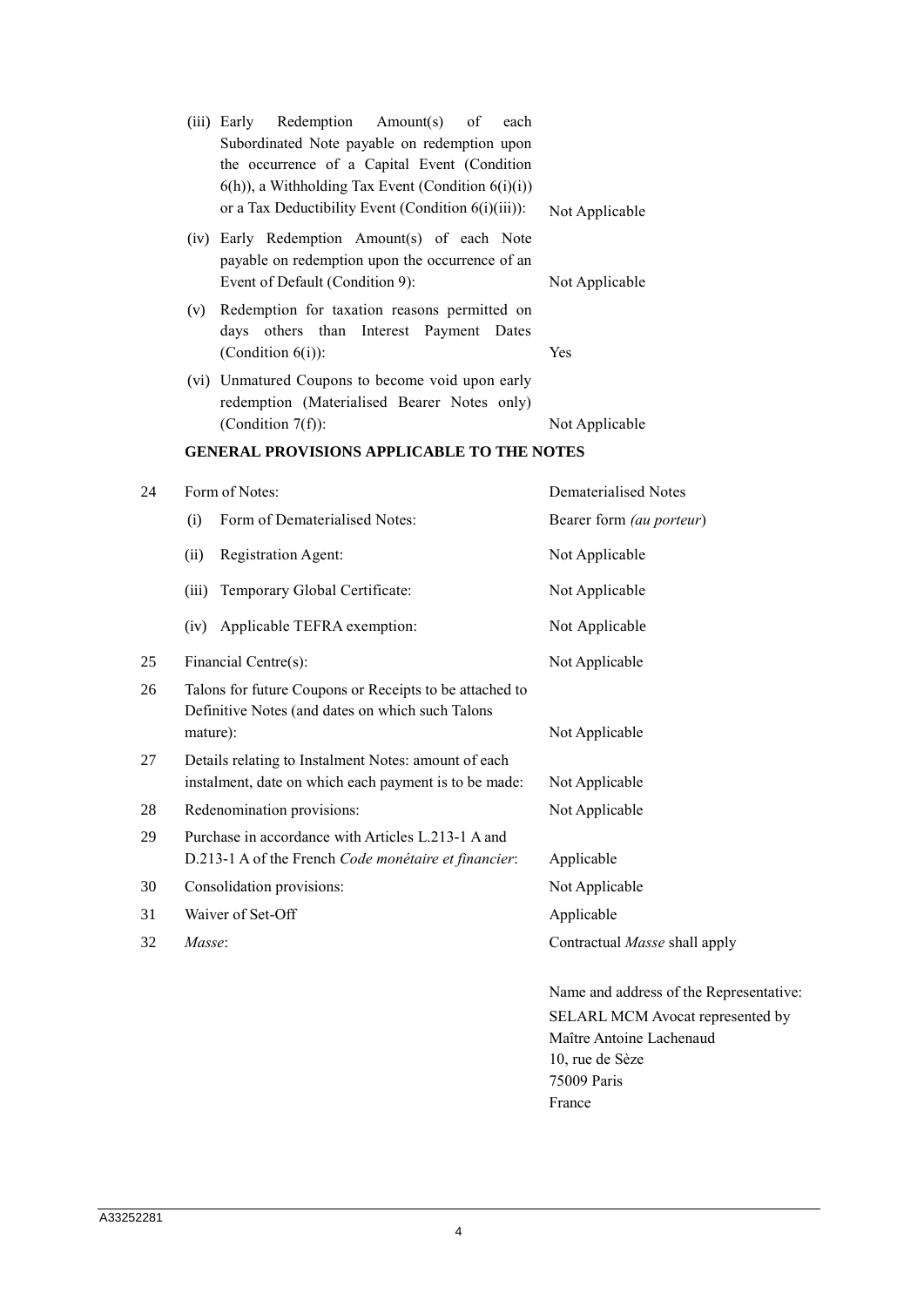Name and address of the alternate Representative: Maître Philippe Maisonneuve Avocat 10, rue de Sèze 75009 Paris France The Representative will receive a remuneration of Euro 2,000 (excluding VAT) per year.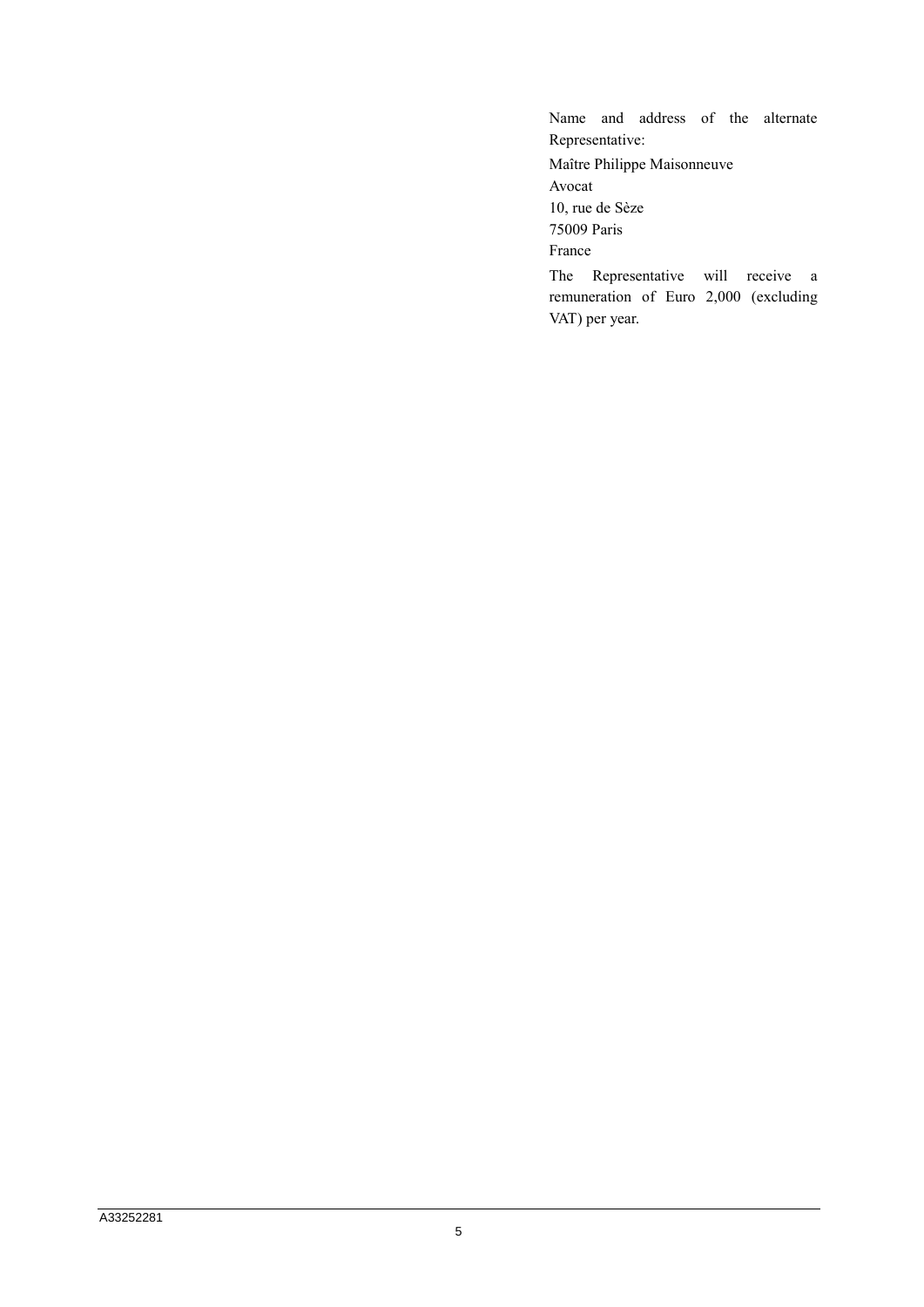### **RESPONSIBILITY**

The Issuer accepts responsibility for the information contained in these Final Terms.

Signed on behalf of BPCE

Duly represented by: Jean-Philippe Berthaut, Head of Group Funding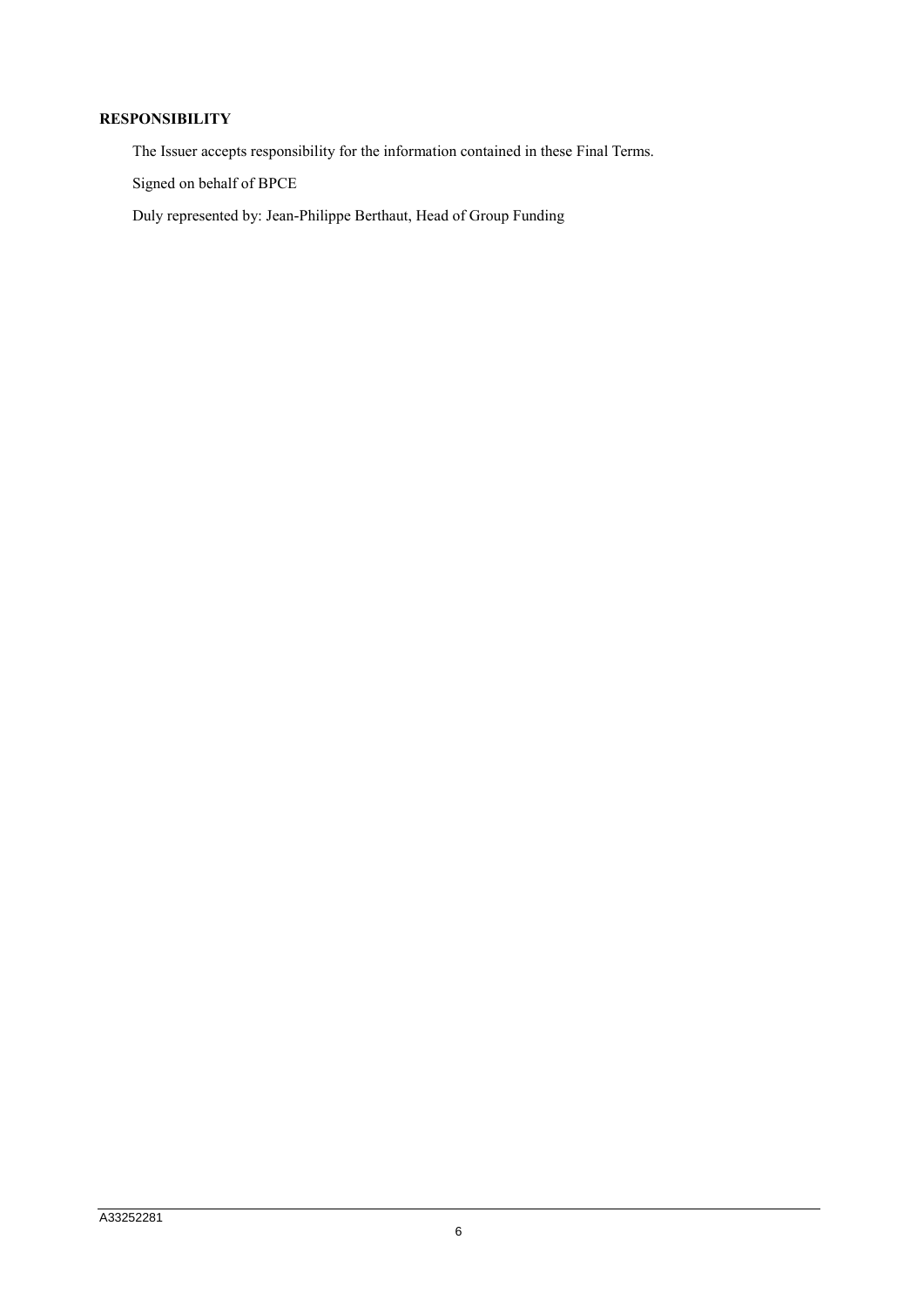### **PART B – OTHER INFORMATION**

### **1 LISTING AND ADMISSION TO TRADING**

| (i) |          |  | Listing and Admission to Application has been made by the Issuer (or on its behalf) for |
|-----|----------|--|-----------------------------------------------------------------------------------------|
|     | trading: |  | the Notes to be listed and admitted to trading on Euronext                              |
|     |          |  | Paris with effect from the Issue Date.                                                  |

(ii) Estimate of total expenses related to admission to trading: Euro 9,600 (including AMF fees**)**

### **2 RATINGS**

Ratings: The Notes to be issued are expected to be rated: Fitch: A Moody's Investor Services: Baa3 S&P: BBB+

> Each of Fitch, Moodys Investor Services and S&P is established in the European Union and registered under Regulation (EC) No 1060/2009 as amended.

### **3 INTERESTS OF NATURAL AND LEGAL PERSONS INVOLVED IN THE ISSUE**

Save as discussed in "Subscription and Sale", so far as the Issuer is aware, no person involved in the offer of the Notes has an interest material to the offer.

### **4 YIELD**

| Indication of yield: | 1.146 per cent. per annum                                     |  |
|----------------------|---------------------------------------------------------------|--|
|                      | The yield is calculated at the Issue Date on the basis of the |  |
|                      | Issue Price. It is not an indication of future yield.         |  |

#### **5 OPERATIONAL INFORMATION**

| ISIN:                             | FR0013231743   |  |  |  |  |
|-----------------------------------|----------------|--|--|--|--|
| Common Code:                      | 155097914      |  |  |  |  |
| Depositaries:                     |                |  |  |  |  |
| Euroclear France to act as<br>(i) |                |  |  |  |  |
| Central Depositary:               | Yes            |  |  |  |  |
| (ii)<br>Depositary for<br>Common  |                |  |  |  |  |
| Euroclear and Clearstream         |                |  |  |  |  |
| Luxembourg:                       | N <sub>0</sub> |  |  |  |  |
| Any clearing system(s) other than |                |  |  |  |  |
| Euroclear<br>and Clearstream,     |                |  |  |  |  |
| Luxembourg and the relevant       |                |  |  |  |  |
| $identification number(s)$ :      | Not Applicable |  |  |  |  |